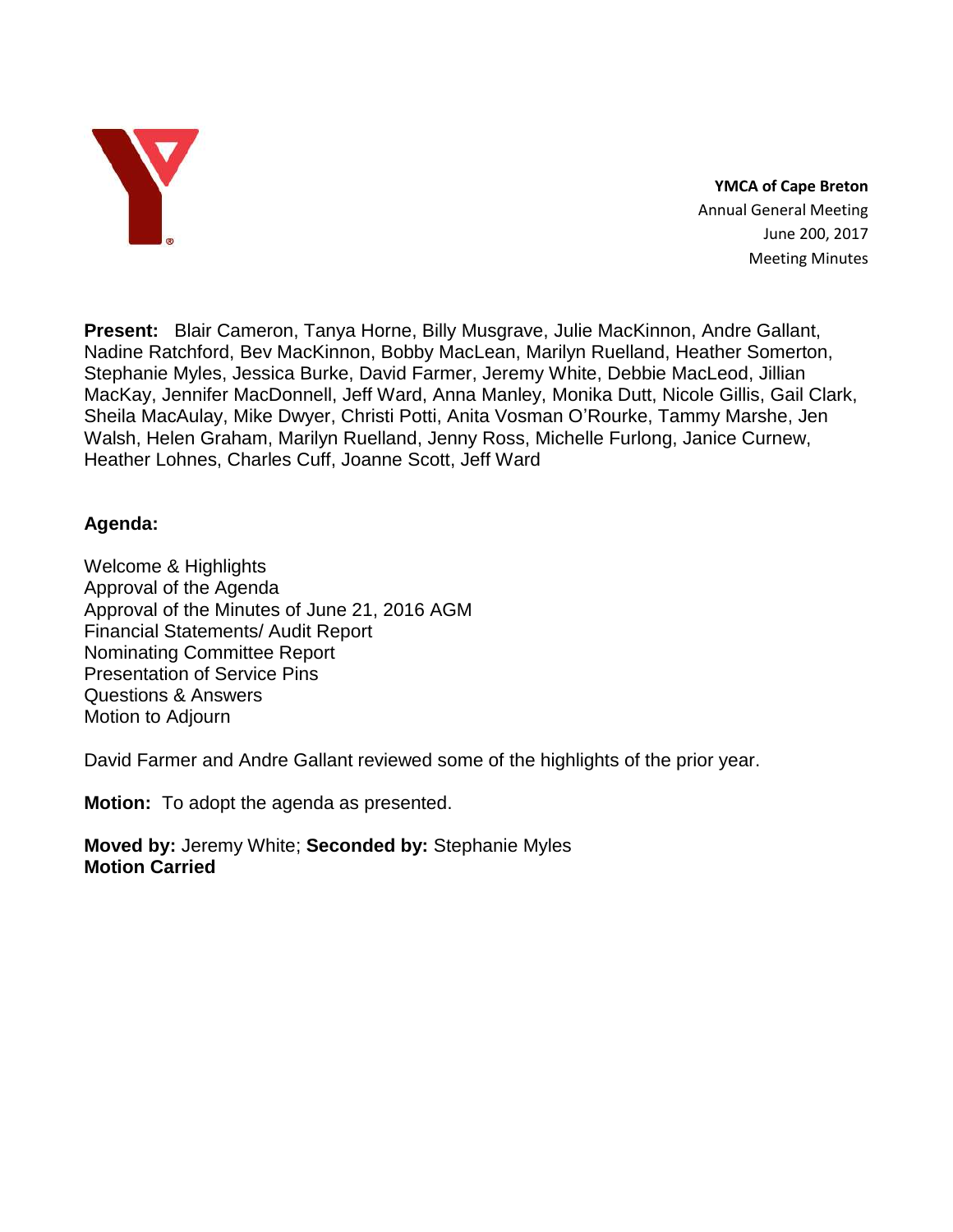# **Adoption of Minutes of AGM of June 21, 2016**

**Motion:** To accept the minutes of the June 21, 2016 AGM as amended.

### **Moved by:** Anna Manley; **Seconded by:** Monika Dutt **Motion Carried**

#### **Financial Statements**

Rob Wadden, auditor with Grant Thornton, reviewed the financial statements. He said as is the case with any organization that accepts donations, the audit provided a qualified opinion, given that cash donations could not be entirely validated. He said there were no material misstatements in the accounts of the Y. He said a waiver of the debt covenant was expected from mortgage holder TD Bank.

| For the year ended March<br>31, 2017                                   | <b>General Fund</b> | <b>Opportunity</b><br><b>Fund</b> | <b>Total</b> |
|------------------------------------------------------------------------|---------------------|-----------------------------------|--------------|
|                                                                        |                     |                                   |              |
| Revenue                                                                | \$4,692,899         | \$467,550                         | \$5,160,449  |
|                                                                        |                     |                                   |              |
| Expenses                                                               | \$4,561,858         | \$480,773                         | \$5,042,631  |
|                                                                        |                     |                                   |              |
| Total                                                                  | \$131,041           | \$(13,223)                        | \$117,818    |
|                                                                        |                     |                                   |              |
| Amortization of deferred<br>contributions related to<br>capital assets | \$317,943           | $\blacksquare$                    | \$317,914    |
|                                                                        |                     |                                   |              |
| <b>Amortization of Capital</b><br><b>Assets</b>                        | (\$428,194)         | $\overline{\phantom{0}}$          | (\$428,194)  |
|                                                                        |                     |                                   |              |
|                                                                        | (\$110,251)         | $\blacksquare$                    | (\$110,251)  |
|                                                                        |                     |                                   |              |
| Deficiency of Revenue over<br><b>Expenses</b>                          | \$20,790            | (\$13,223)                        | \$7,567      |

#### **Statement of Operations**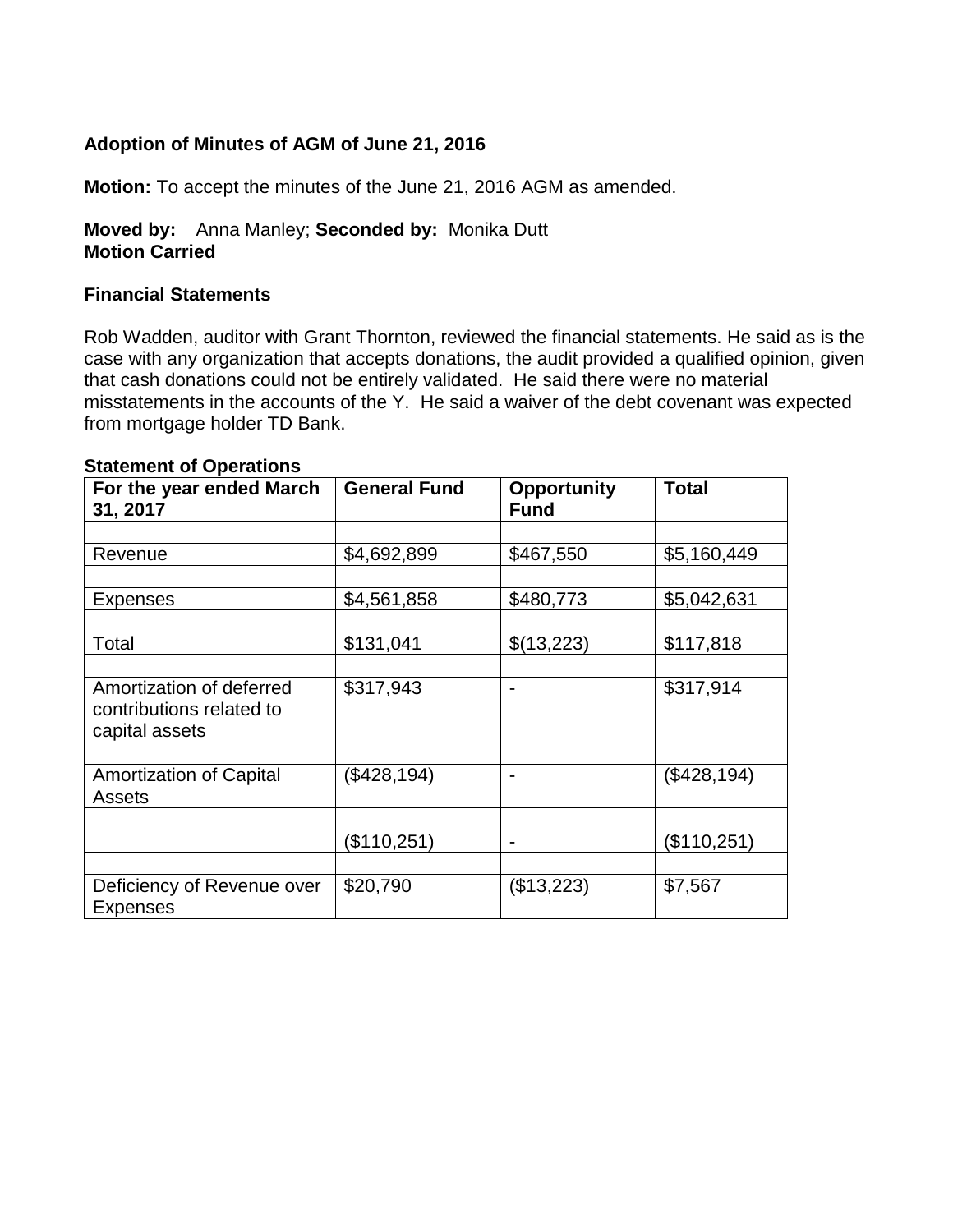# **Statement of Financial Position**

| For the year ended March | <b>General Fund</b> | <b>Opportunity</b> | <b>Total</b> |
|--------------------------|---------------------|--------------------|--------------|
| 31, 2017                 |                     | <b>Fund</b>        |              |
|                          |                     |                    |              |
| <b>Assets</b>            |                     |                    |              |
| Current                  | \$925,845           | \$67,825           | \$993,670    |
| Long term investments    | \$9,809             |                    | \$9,809      |
| Capital assets           | \$11,401,182        |                    | \$11,401,182 |
|                          |                     |                    |              |
|                          | \$12,336,836        | \$67,825           | \$12,751,083 |
|                          |                     |                    |              |
| <b>Liabilities</b>       |                     |                    |              |
| Current                  | \$672,729           | \$95,886           | \$768,615    |
| Long term debt           | \$1,529,984         |                    | \$1,529,984  |
| Deferred contributions   | \$8,774,975         |                    | \$8,774,975  |
|                          |                     |                    |              |
|                          | \$10,997,688        | \$95,886           | \$11,073,574 |

# **Equity**

| Investment in capital assets | \$971,183    |            |              |
|------------------------------|--------------|------------|--------------|
| Unrestricted                 | (\$774,235)  | (\$28,061  | (\$802,296)  |
| Endowment fund               | \$1,162,200  |            | \$1,162,200  |
|                              |              |            |              |
|                              | \$1,359,148  | (\$28,061" | \$1,331,087  |
|                              |              |            |              |
|                              | \$12,336,836 | \$67,825   | \$12,404,661 |

**Motion:** To accept the audited financial statements for the year-end March 31, 2017, contingent upon receipt of a waiver of the debt covenant from the mortgage holder.

**Moved by:** Michael Dwyer; **Seconded by**: Anna Manley **Motion Carried**

**Nominating Committee** *Committee Members*

Nicole Aboud-Ellis, Jeremy White, David MacIsaac, Anna Manley and Corey Deveaux

### *Nominees (returning directors)*

| Ed Beaton              | expiring 2019 |
|------------------------|---------------|
| <b>Stephanie Myles</b> | expiring 2019 |
| Monika Dutt            | expiring 2019 |